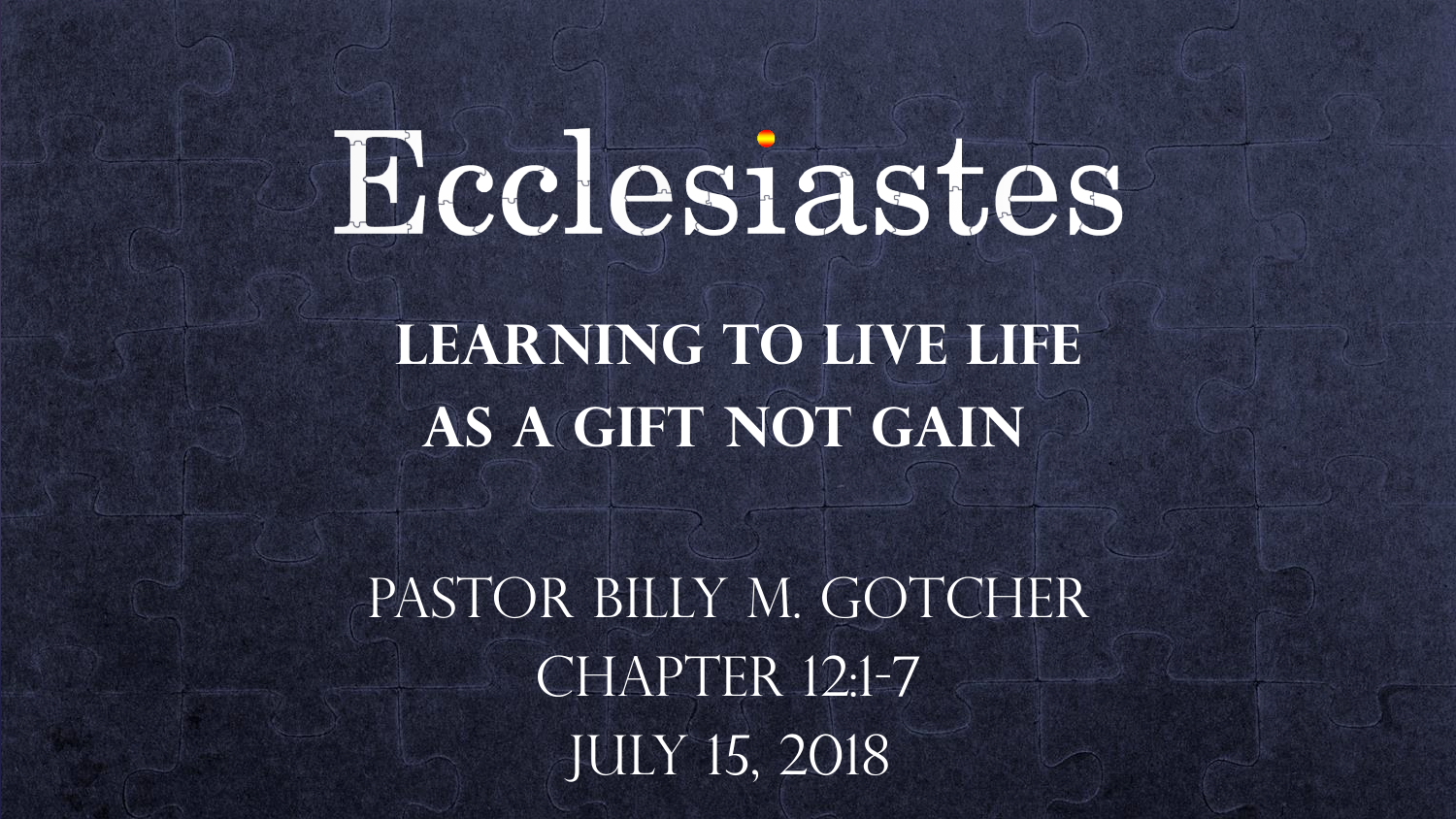Ecclesiastes 12:8 "Vanity of vanities," says the Preacher, "**All** *is* **vanity**."

**Frustratingly Puzzling**, says the Teacher of Wisdom, **all is a frustrating puzzlement**.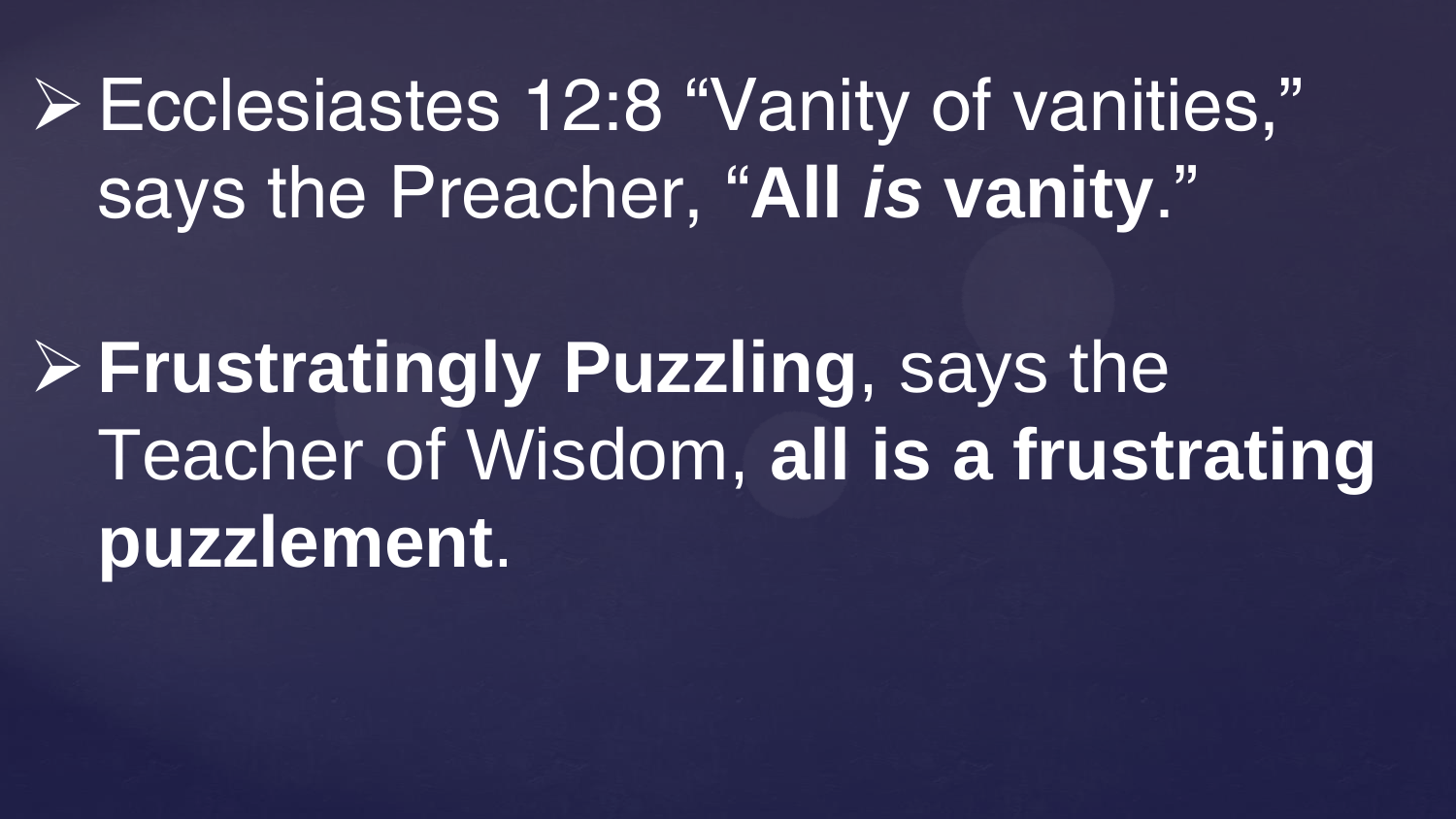Ecclesiastes 12:6–7 *Remember your Creator* **before** the silver cord is **loosed**, Or the golden bowl is **broken,** Or the pitcher **shattered** at the fountain, Or the wheel **broken** at the well. <sup>7</sup> Then **the dust will return to the earth** as it was, And **the spirit will return to God who gave it.**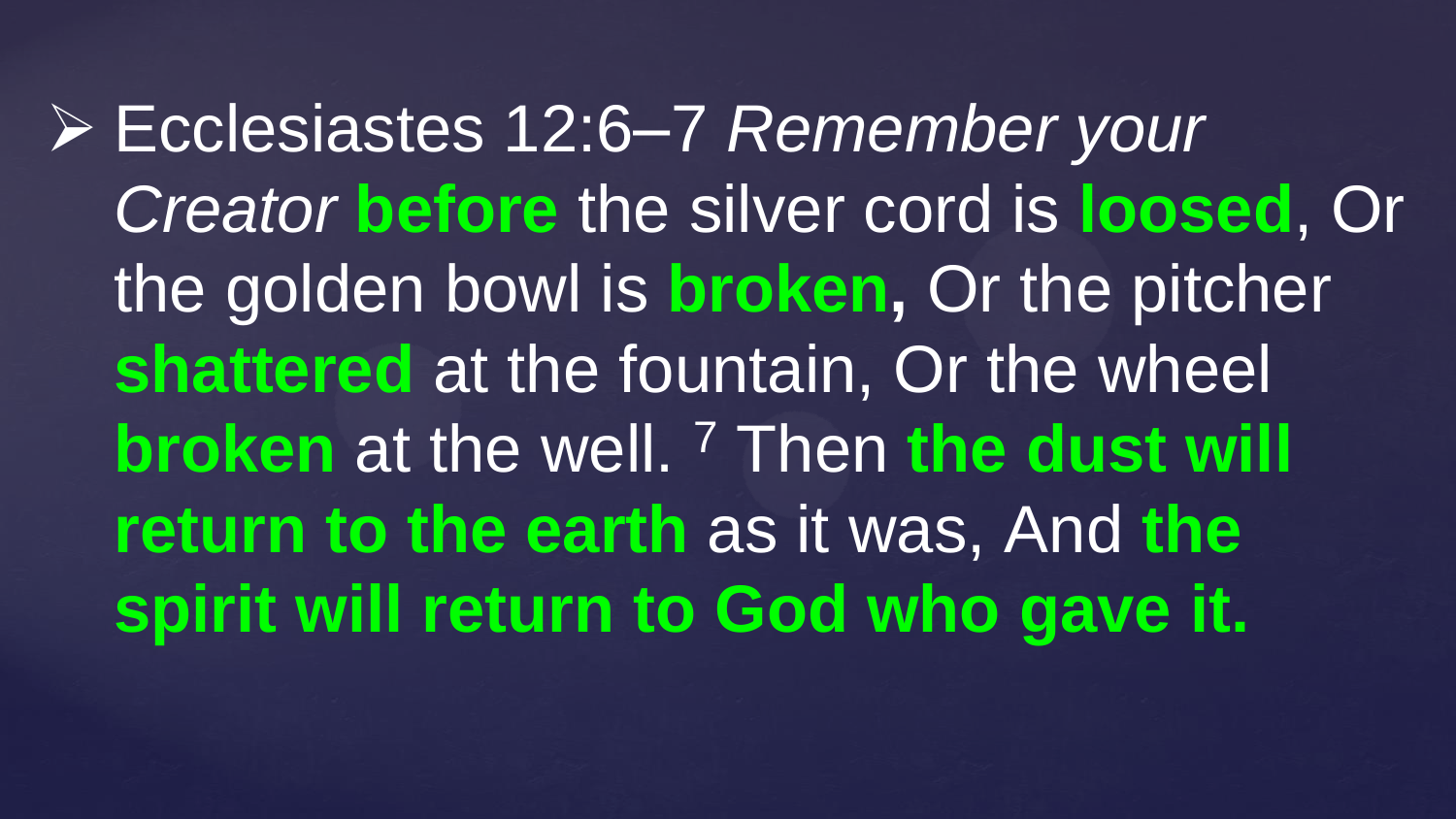# Navigating Life In A Frustratingly Puzzling World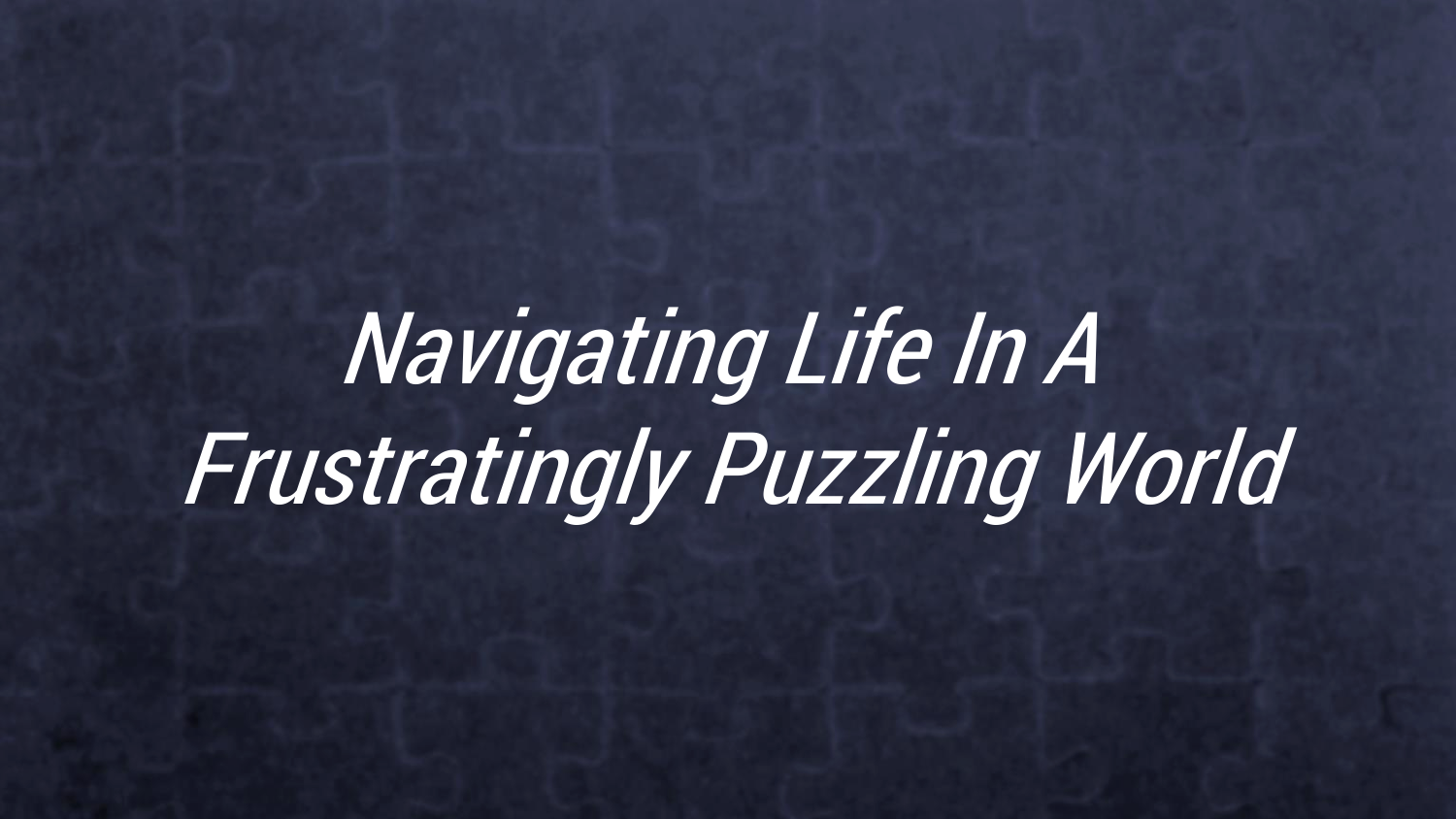**A. Navigating Life in this Frustratingly Puzzling World requires humble submission of our hearts to WISE counsel (watchfulness).**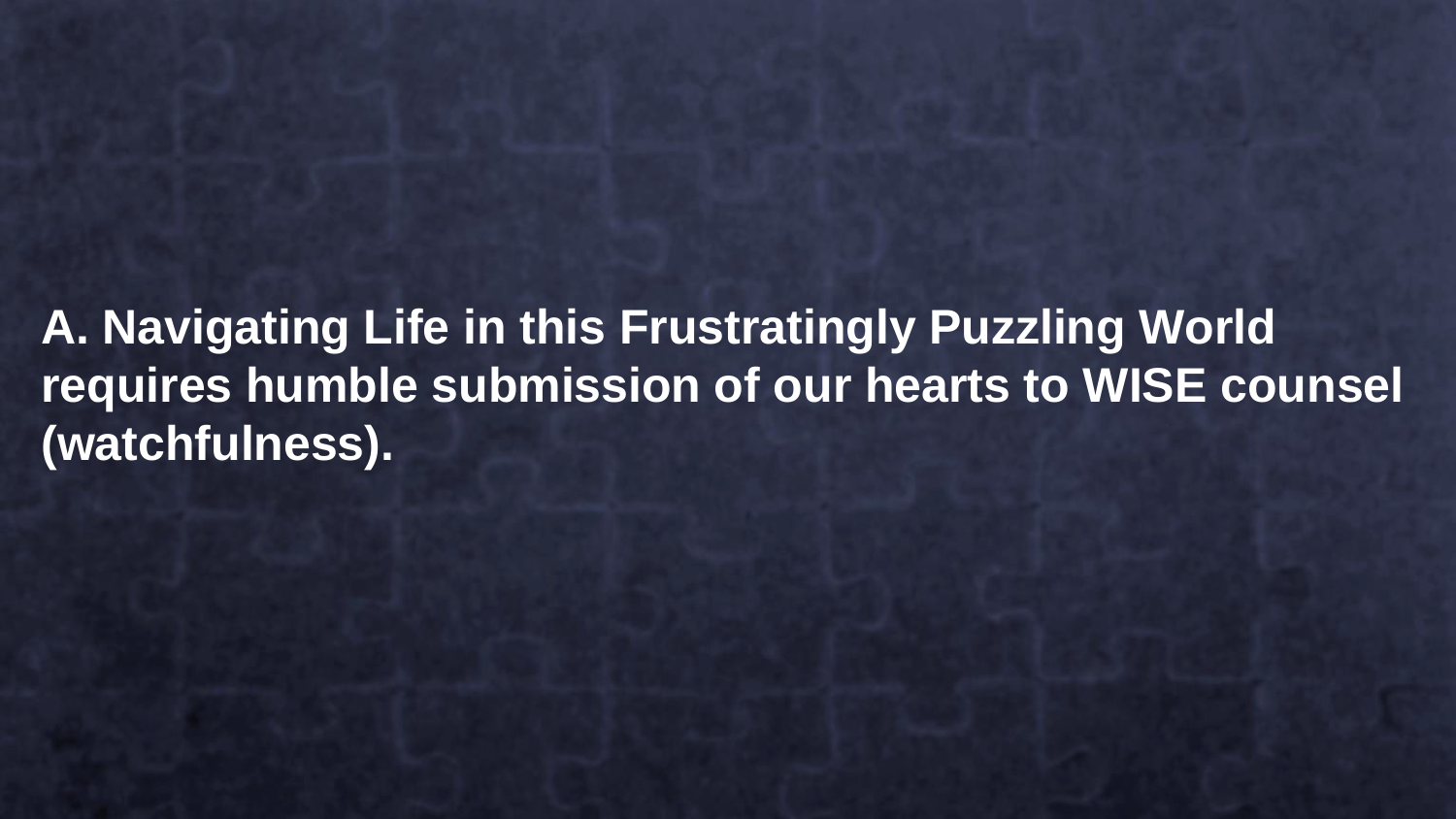Ecclesiastes 12:9-10 And moreover, because **the Preacher was wise**, he still **taught the people knowledge**; yes, he pondered and sought out *and* set in order many proverbs. <sup>10</sup> The Preacher sought to **find acceptable words**; and *what was* written *was* **upright—words of truth**;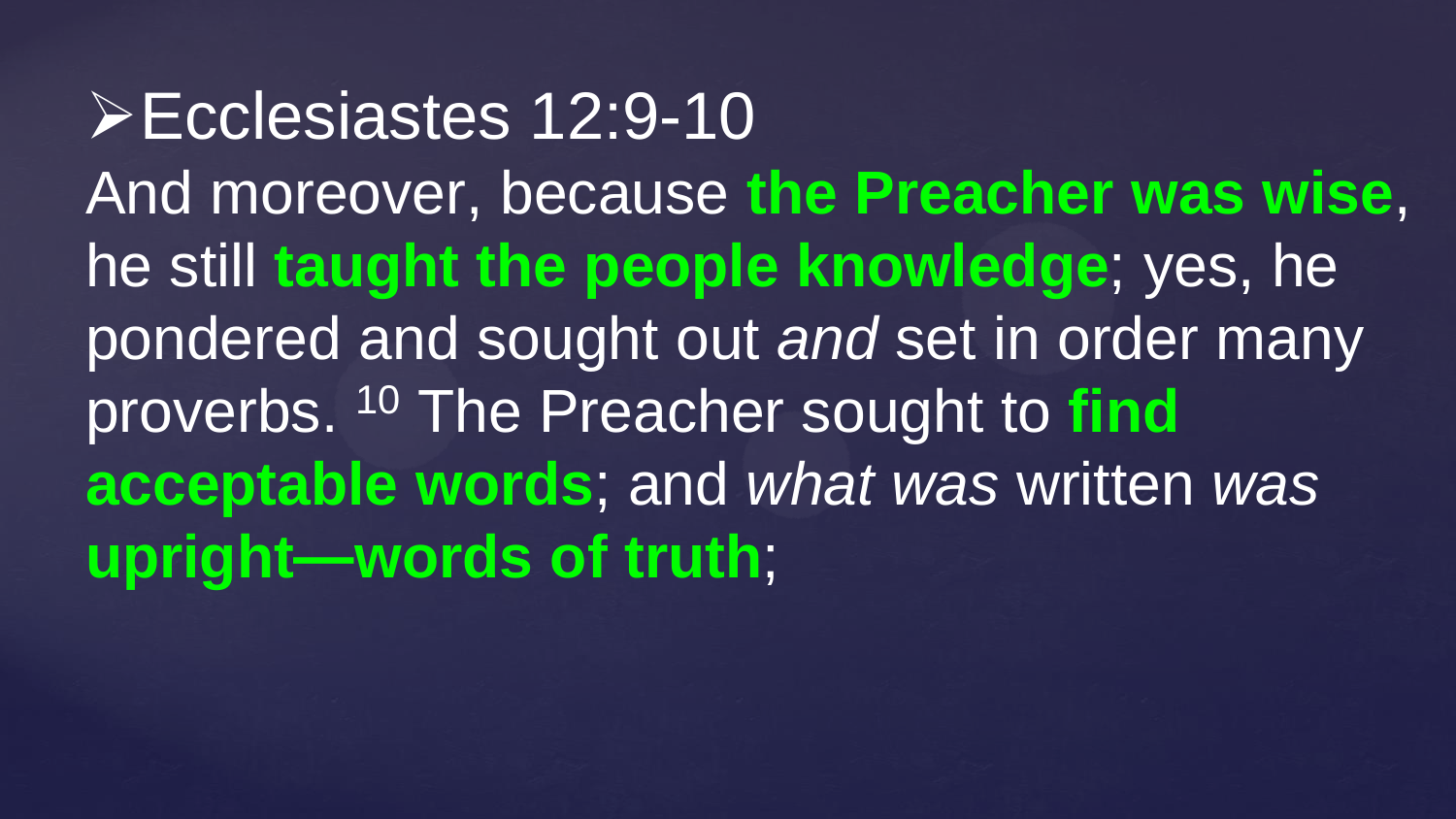**Proverbs 4:23 Keep your heart** with all diligence, **For out of it** *spring* **the issues of life.**

**Psalm 39:1** I said, "**I will guard my ways**, Lest I sin with my tongue; I will restrain my mouth with a muzzle, While the wicked are before me.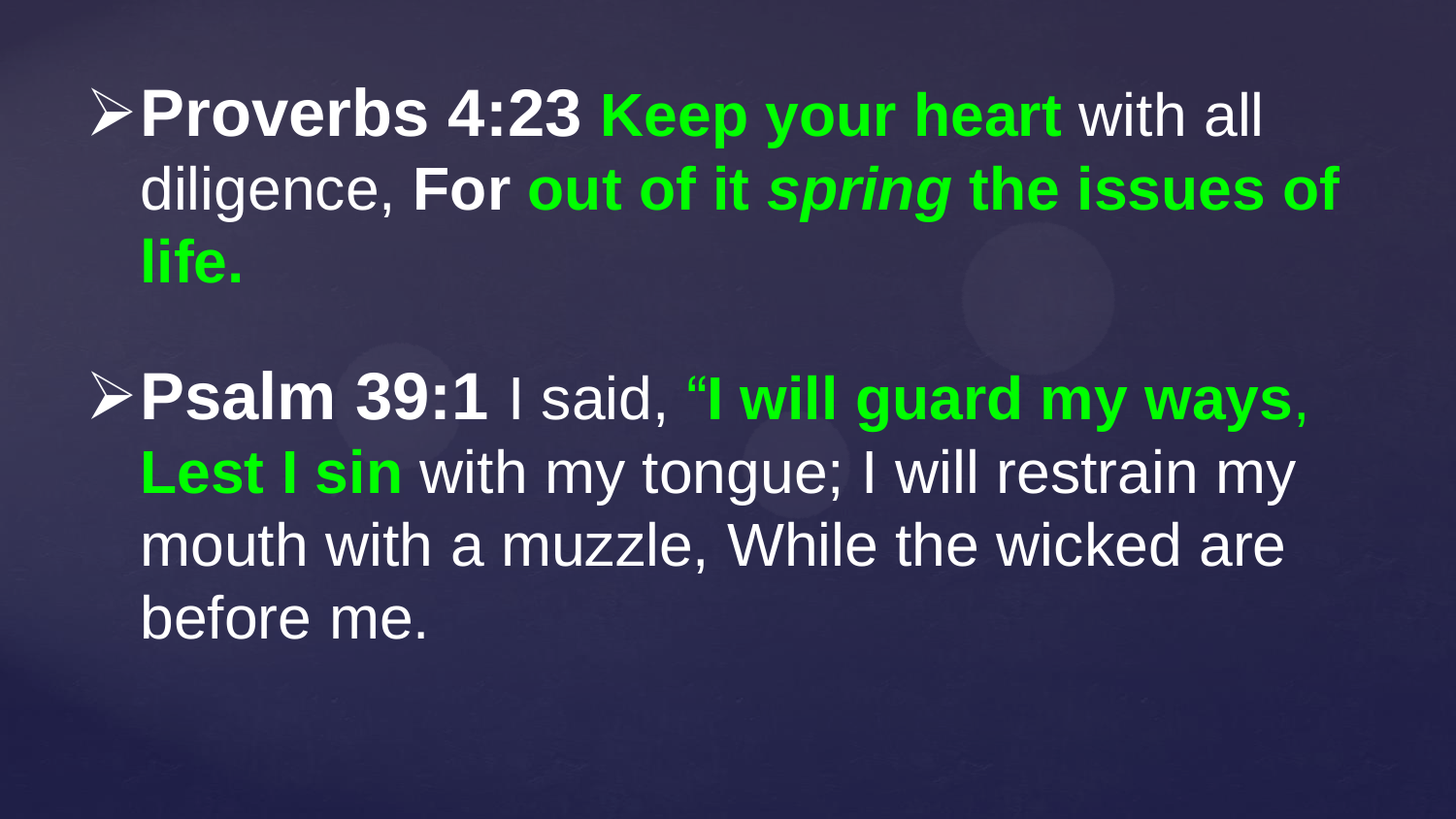B. By submitting to wise counsel/through watchfulness we can:

1. Enjoy God's PLEASURE.

**2. Endure God's Correction** 

**► 3. Embrace God's Perspective** 

4. Be Equipped To Stand Before God's Judgement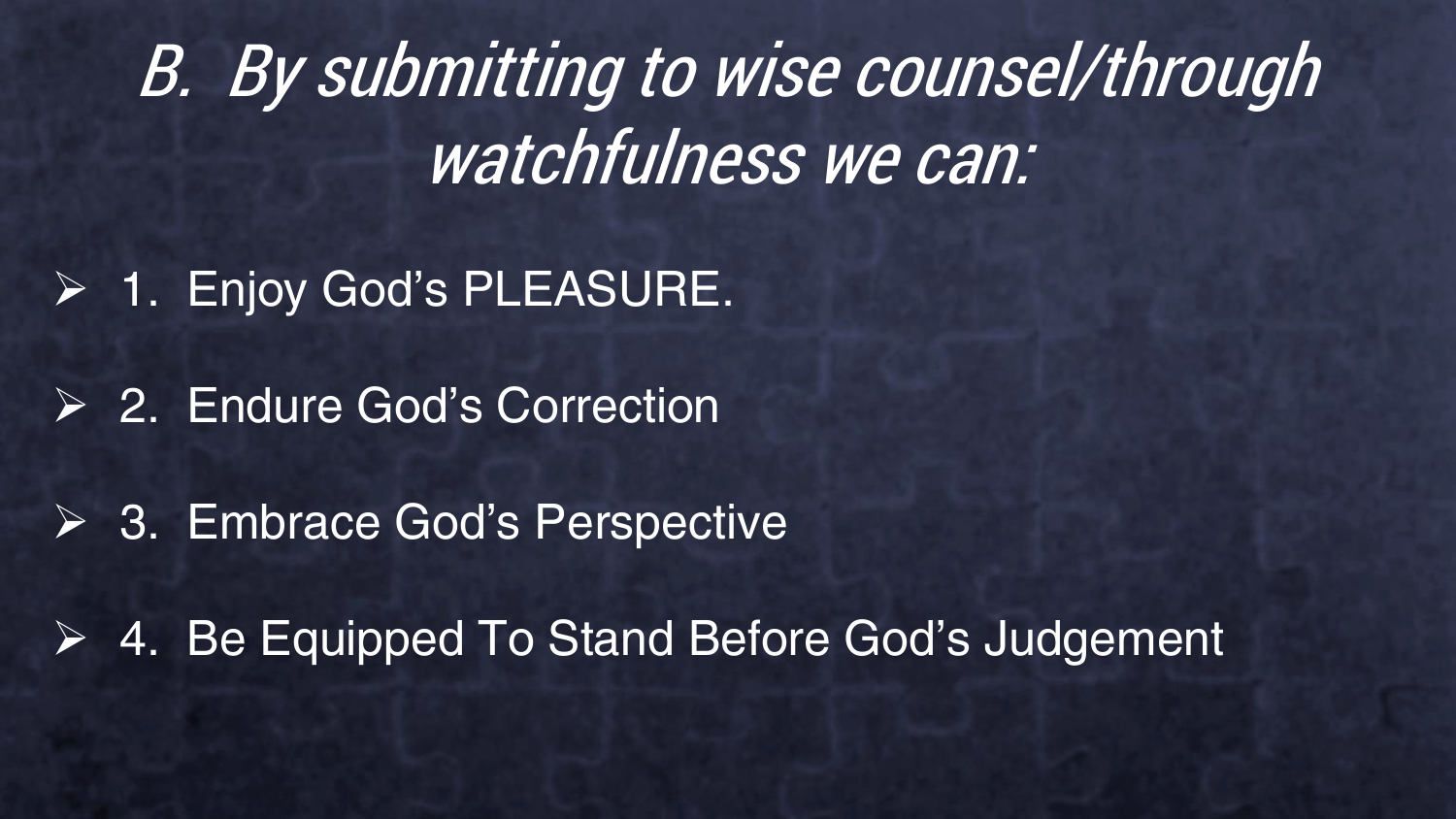## 1. Enjoying God's Pleasure

**Ecclesiastes 12:10** The Preacher sought to find **acceptable words**; and *what was* written *was* **upright—words of truth.**

 McCabe Translation: Qohelet sought to find **pleasing words** and what was written was **upright and true.**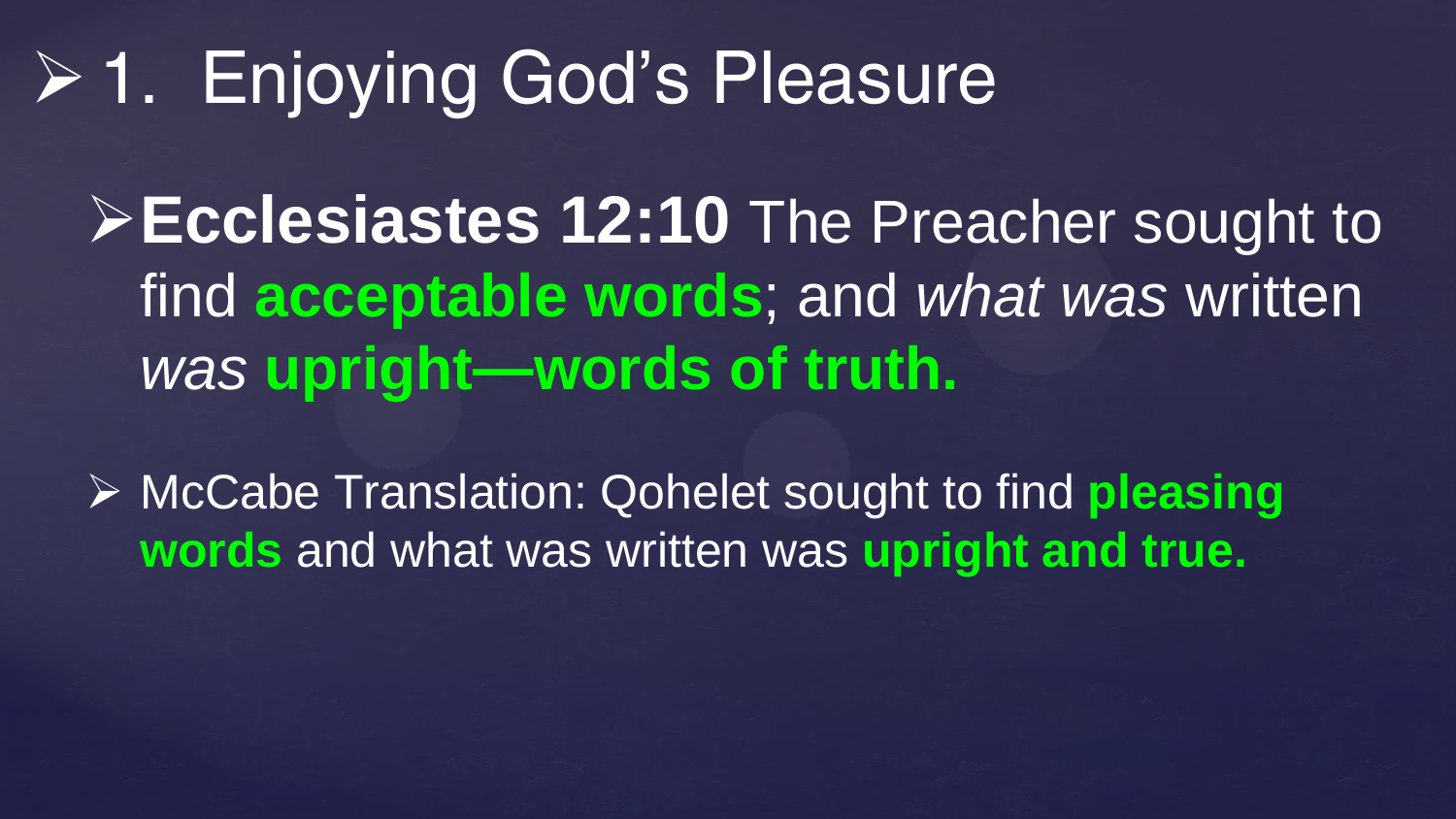**Psalm 1:1–2 Blessed** *is* **the man** Who walks not in the counsel of the ungodly, Nor stands in the path of sinners, Nor sits in the seat of the scornful; <sup>2</sup> But **his delight** *is* **in the law of the LORD**, And in His law he **meditates day and night.**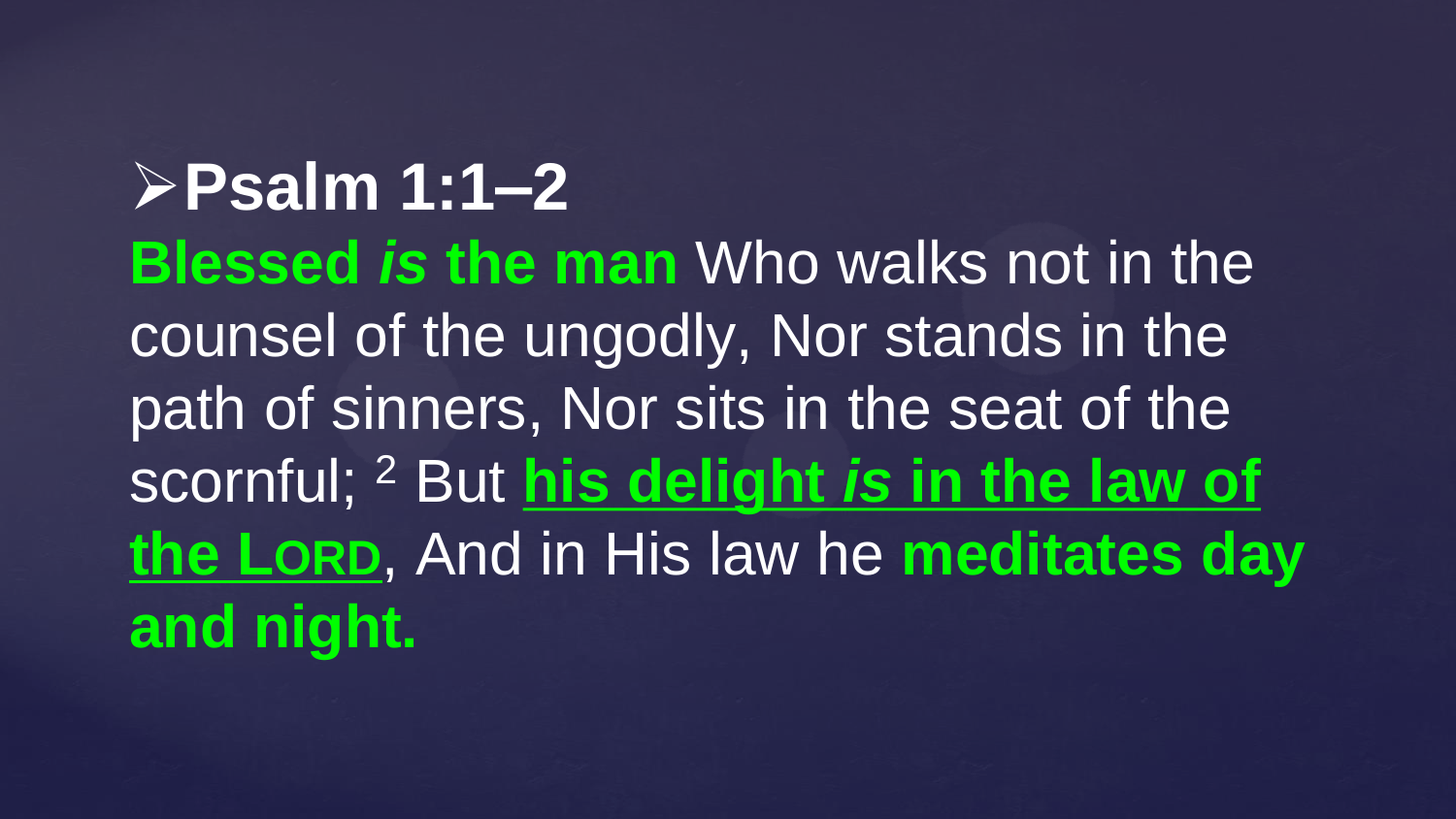**Psalm 37:23** The steps of a *good* man are ordered by the LORD, And **He delights in his way.**

**1 John 5:3** For **this is the love of God**, that we keep His commandments. And **His commandments are not burdensome**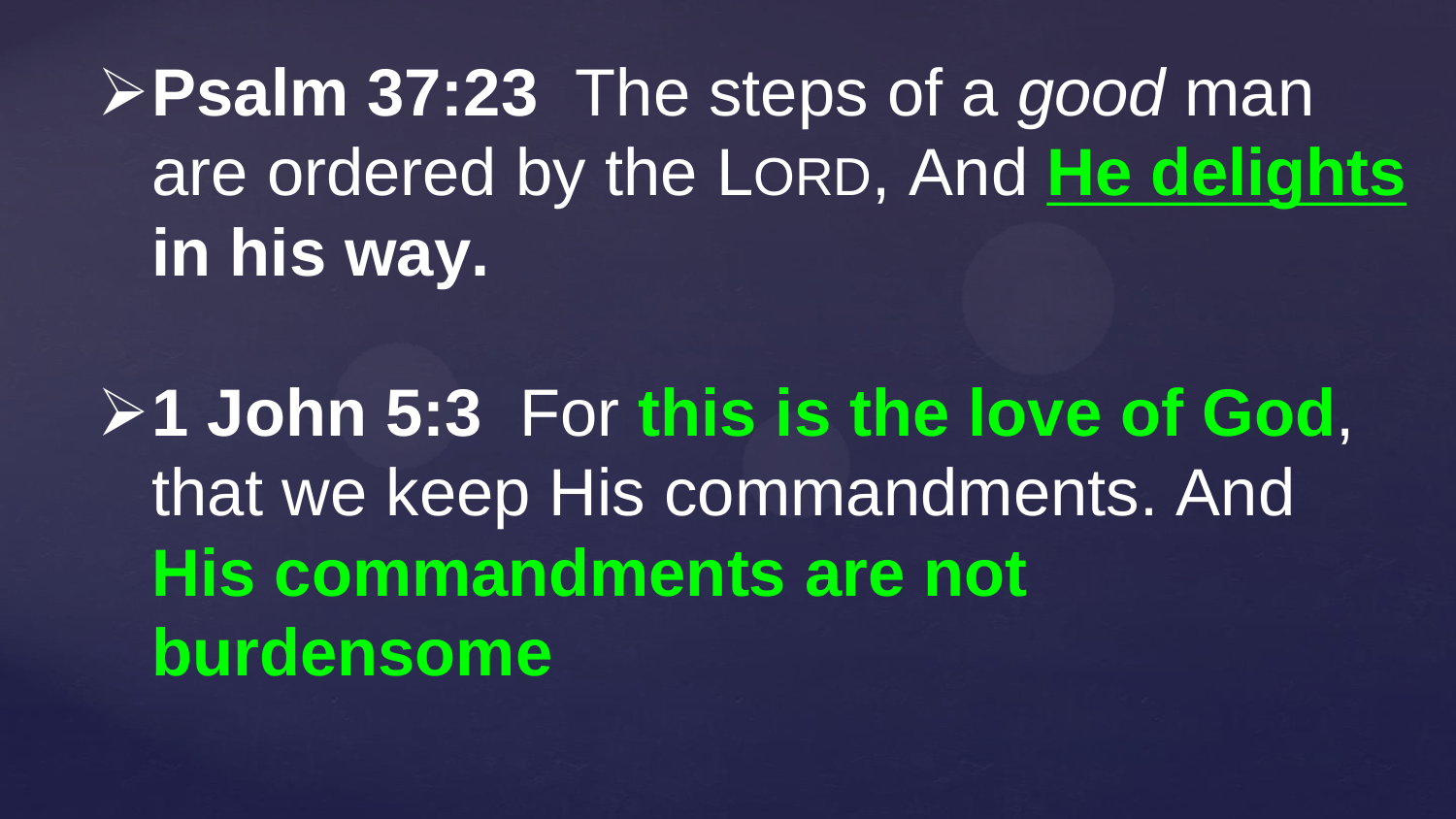### 2. Enduring God's Correction

Ecclesiastes 12:11–12 The **words of the wise are like goads**, and the words of scholars are **like well-driven nails**, given by one Shepherd. <sup>12</sup> And further, my son, **be admonished by these**. Of making many books *there is* no end, and much study *is* wearisome to the flesh**.**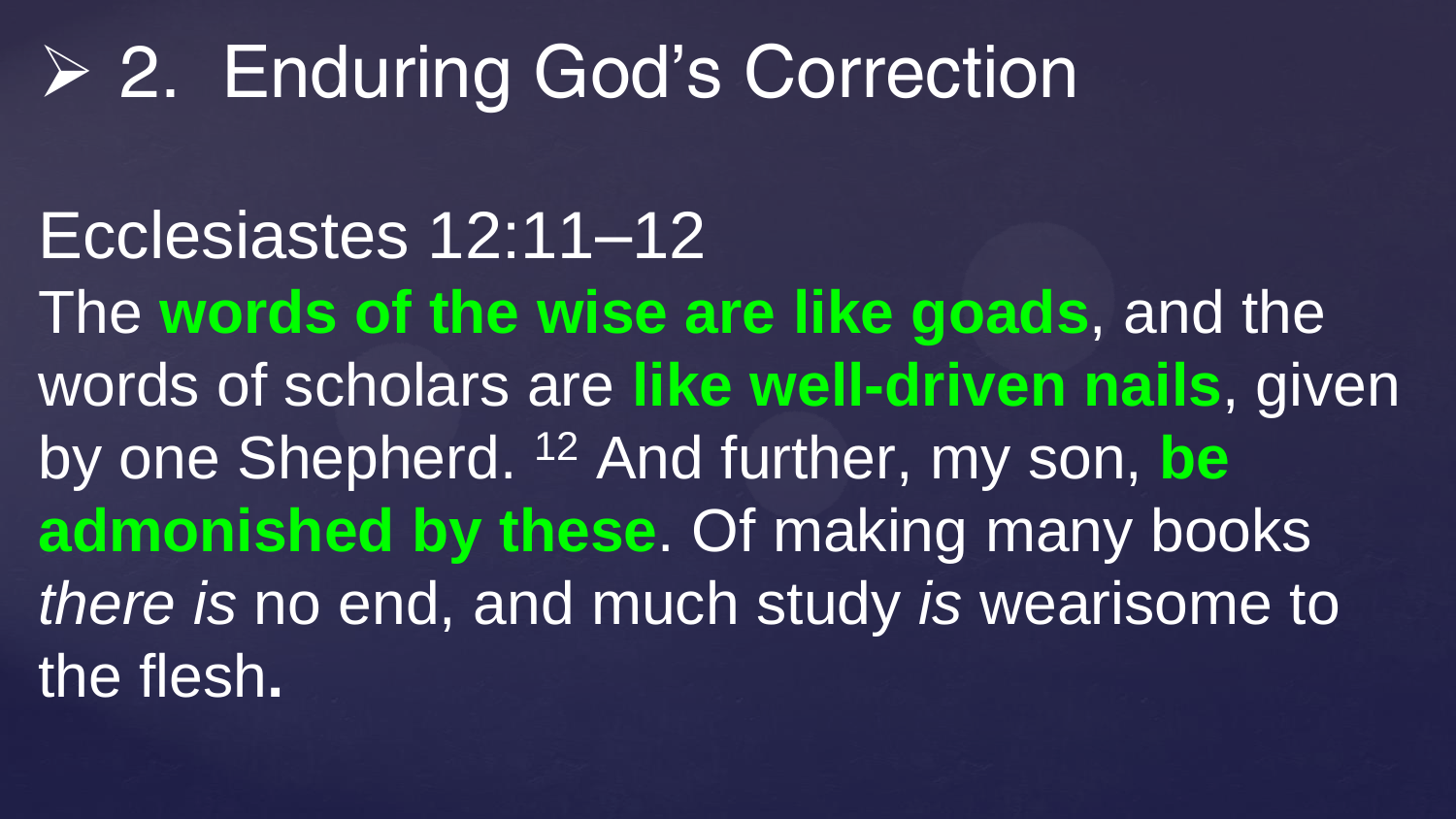**Hebrews 12:11** Now **no chastening seems to be joyful** for the present, **but painful**; nevertheless, **afterward it yields the peaceable fruit** of righteousness to those who have been trained by it**.**

**Hebrews 12:6** *For whom the LORD loves He chastens, And scourges every son whom He receives.*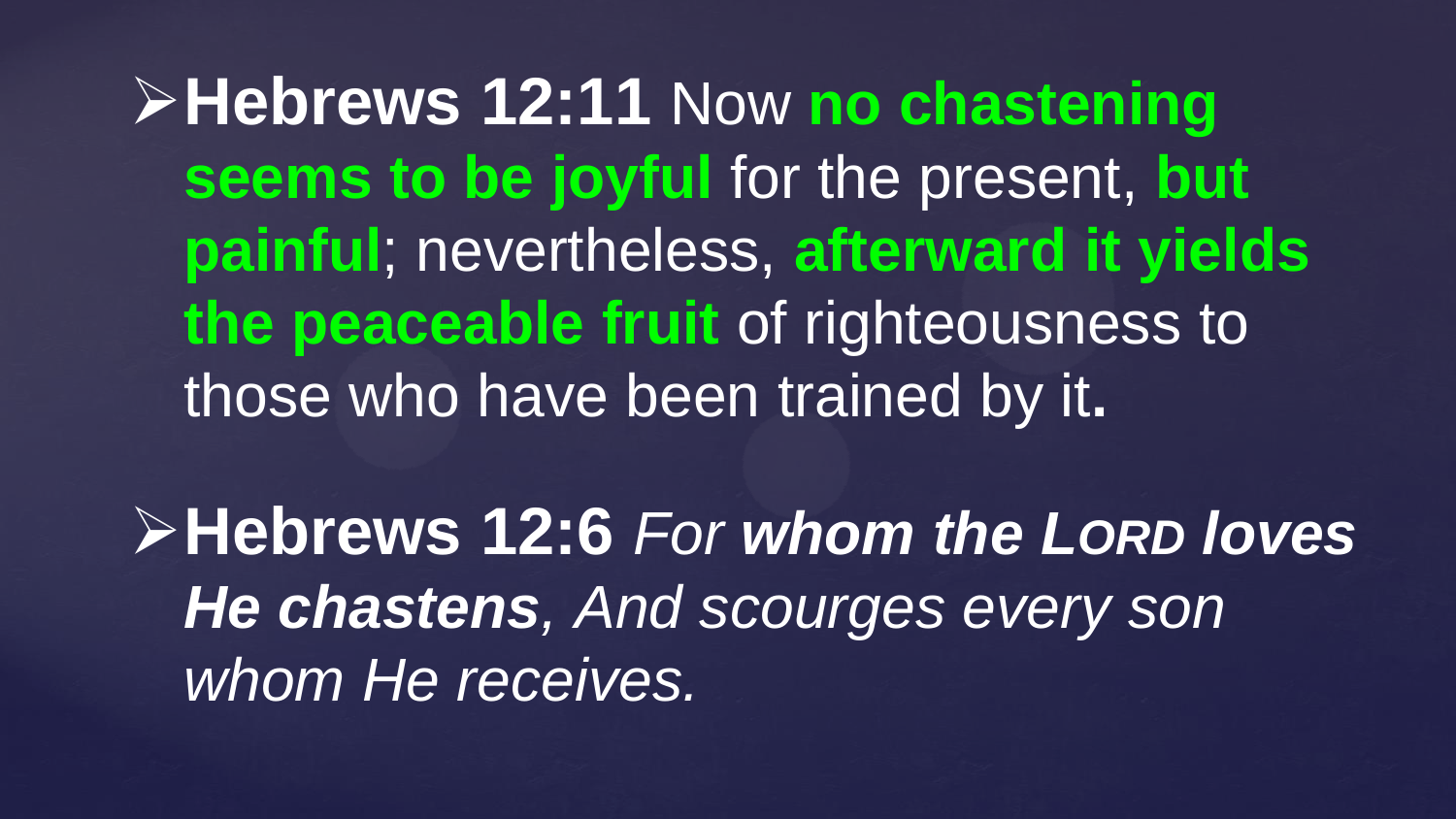### 3. Embracing God's Perspective**.**

Ecclesiastes 12:13 Let us hear the conclusion of the whole matter: **Fear God and keep His commandments, For this is man's all.** McCabe Translation: <sup>13</sup> Having heard everything, **the conclusion of the matter is this**: **Fear God and keep His commandments**, for this is **the whole duty of man.**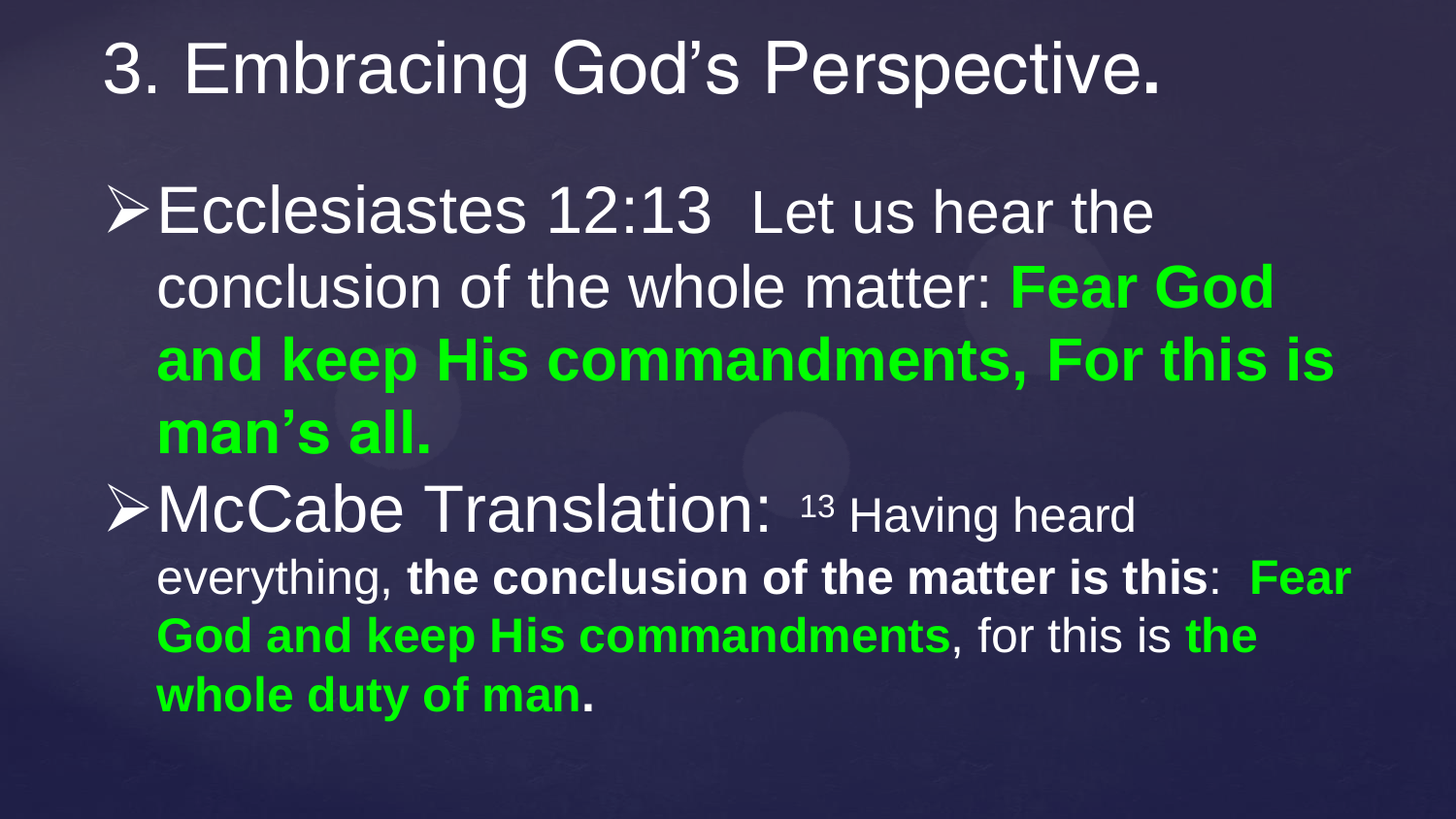**Three elements in the Fear of the Lord**: **Respect/reverence; admiration; and amazement.**

**Psalm 147:11 The LORD takes pleasure in** those who fear Him, In those who hope in His mercy**.**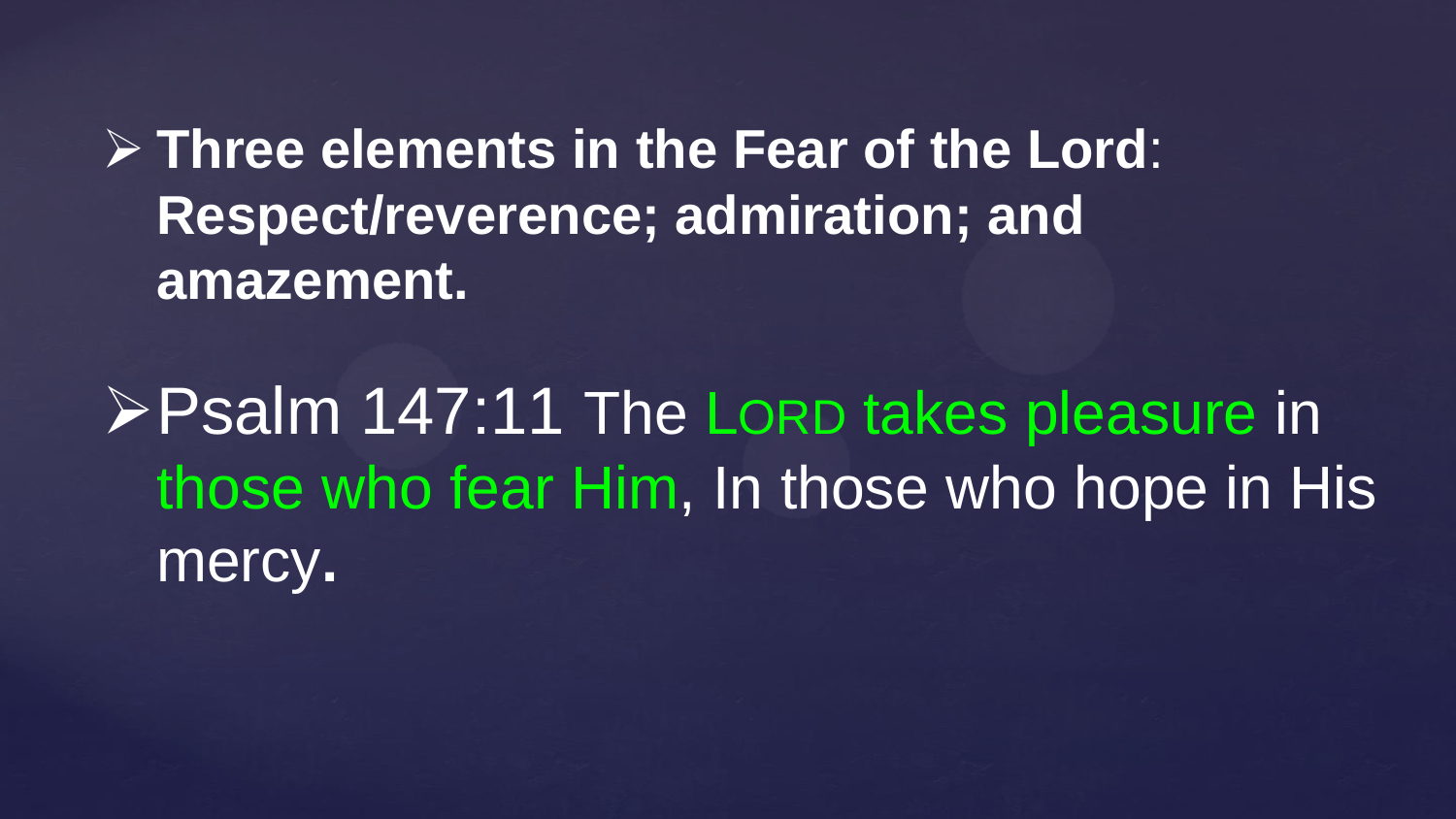4. Be Equipped to stand before God's judgment**.** 

**Ecclesiastes 12:14** For **God will bring every work into judgment**, Including every secret thing, Whether good or evil**.**

**McCabe Translation:** For **God will bring every hidden thing to judgment**, whether good or evil**.**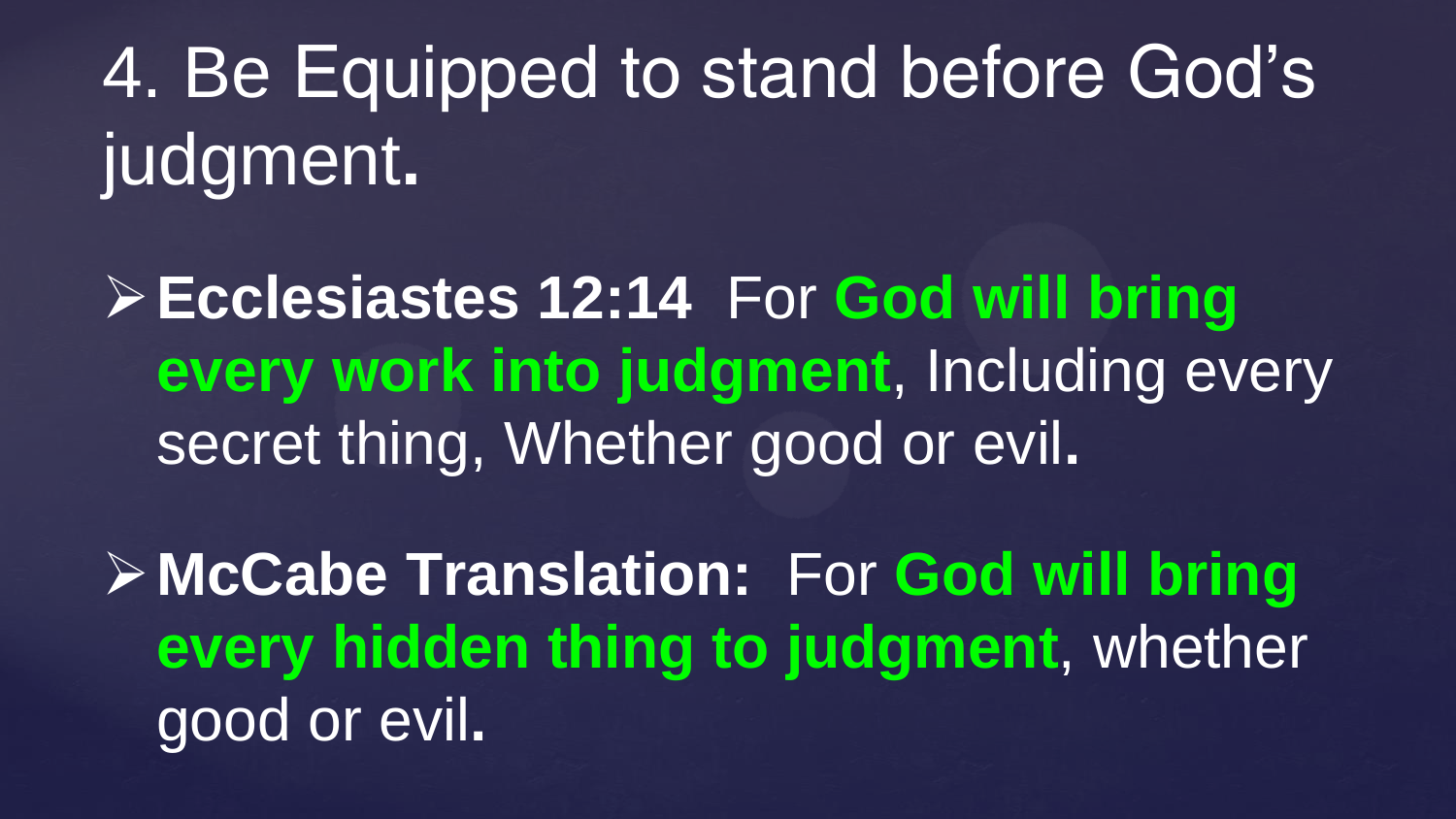Ecclesiastes 4:1 Then I returned and considered all the oppression that is done under the sun: And look! The tears of **the oppressed**, But they have **no comforter**— On the side of their oppressors *there is* power, But they have no comforter.